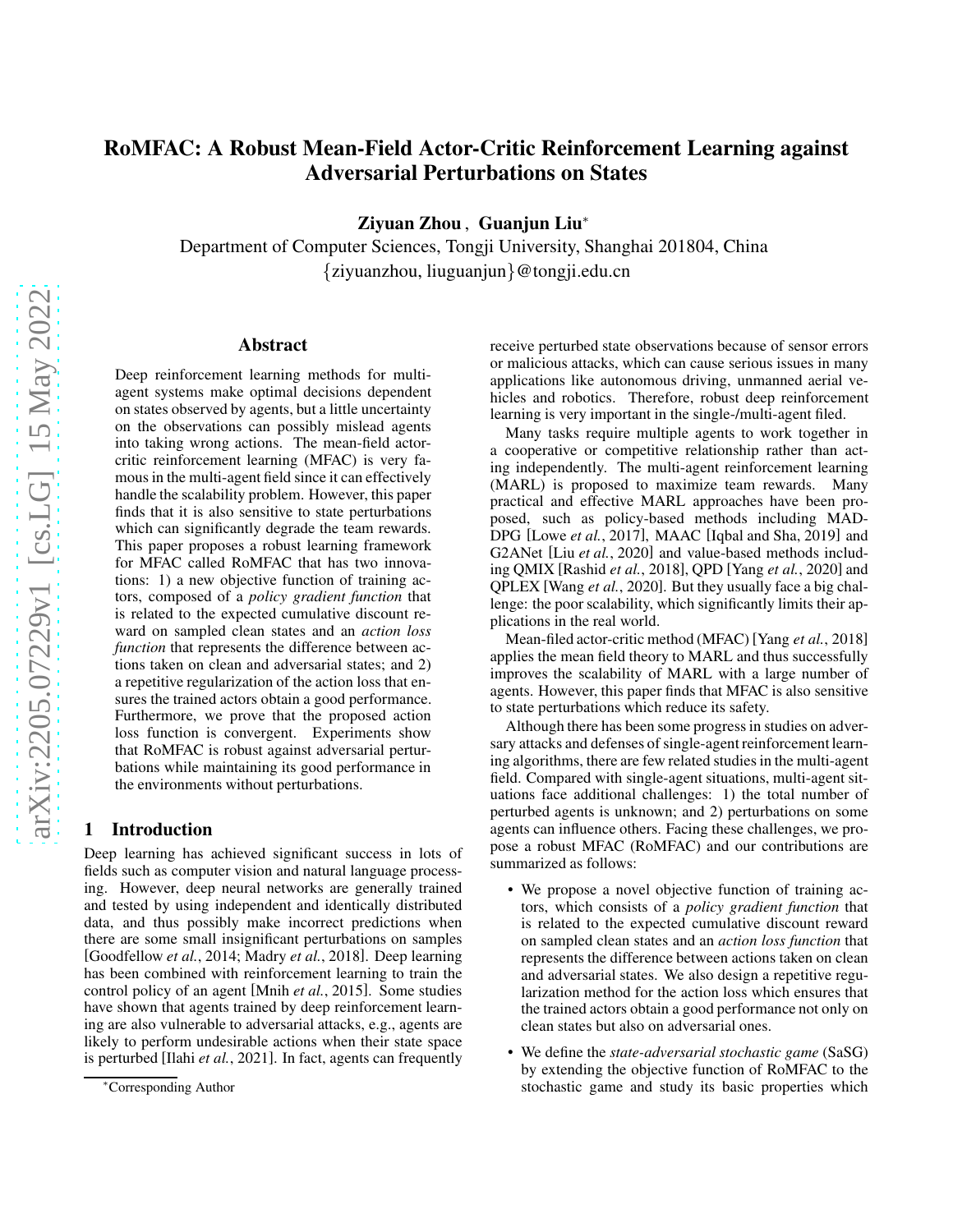demonstrate that the proposed action loss function is convergent. Additionally, we prove that SaSG dose not necessarily have the Nash equilibrium under the joint optimal adversarial perturbation but it can still defend against them. These theoretical results mean that our objective function can potentially be applied to some other reinforcement learning methods besides MFAC.

• We conduct experiments on two scenarios of MAgent [\[Zheng](#page-6-11) *et al.*, 2018]. The experimental results show that our RoMFAC can well improve the robustness under white box attacks on states without degrading the performance on clean states.

# 2 Related Works

Adversarial Attacks on Single-agent DRL. In classification tasks, the methods for generating and defending against adversarial examples have been extensively studied. Adversarial attacks and defenses for deep reinforcement learning have recently emerged. The adversarial attacks on DRL algorithms can be broadly divided into four categorizes [Ilahi *et al.*[, 2021\]](#page-6-3): the state space with adversarial perturbations, the reward function with adversarial perturbations, the action space with adversarial perturbations and the model space with adversarial perturbations. Huang *et al.* [\[2017\]](#page-6-12) employ FGSM [\[Goodfellow](#page-6-0) *et al.*, 2014] to generate adversarial examples of input states, showing that adversarial attacks are also effective in the DRL policy network. To make the attack on DRL agents more stealthy and efficient, Sun *et al.* [\[2020\]](#page-6-13) introduce two adversarial attack techniques: the critical point attack and the antagonist attack. This paper is about state perturbations.

Robust Training for Single-agent DRL. Defense methods against attacks are broadly classified into six categories [Ilahi et al.[, 2021\]](#page-6-3): adversarial training, defensive distillation, robust learning, adversarial detection, benchmarking & watermarking and game theoretic approach. Zhang *et al.* [\[2020\]](#page-6-14) propose state-adversarial Markov decision process (SA-MDP), which provides a theoretical foundation for robust single-agent reinforcement learning. They develop the principle of policy regularization that can possibly be applied to many DRL algorithms. Based on SA-MDP, an alternate training framework with learned adversaries was proposed [\[Zhang](#page-6-15) *et al.*, 2021]. Oikarinen *et al.* [\[2020\]](#page-6-16) propose the RADIAL-RL method, which can improve the robustness of DRL agents under the  $\ell_p$  norm boundary against attacks, with lower computational complexity. This paper focuses on robust learning and expands the theoretical results and policy regularization in SA-MDP to multi-agent DRL.

Adversarial Attacks and Defenses for Multi-agent DRL. Motivated by single-agent deep reinforcement learning [Mnih *et al.*[, 2015\]](#page-6-2), multi-agent reinforcement learning has changed from the tabular method to the deep learning recently. However, there are few studies on adversarial attacks and robust training in multi-agent DRL. Lin *et al.* [\[2020\]](#page-6-17) first propose the method of adversarial examples generation in MARL, but do not provide a robust defense method. Li *et al.* [\[2019\]](#page-6-18) propose the M3DDPG, which is an extension of MADDPG that makes policies of agents generalizing even if the opponent's policies change. They also present a robust optimization method, which effectively solves the problem of high complexity of minmax calculation in continuous action space. However, they lack the defense against state perturbations that is exactly the purpose of our work.

# 3 Preliminary

### 3.1 Stochastic Game

Stochastic game (SG) [\[Shapley, 1953\]](#page-6-19) is a game with multiple agents (or players) and states, defined as a tuple  $\langle S, A^1, \ldots, A^N, R^1, \ldots, R^N, p, \gamma \rangle$  where S is the state space, N is the number of agents,  $A<sup>j</sup>$  is the action space of agent j,  $R^j : S \times A^1 \times \cdots \times A^N \times S \to \mathbb{R}$  is the reward function of agent j,  $p : S \times A^1 \times \cdots \times A^N \times S \rightarrow [0, 1]$ is the state transition probability function which refers to the probability distributions of the next states under the current state and the joint action, and  $\gamma \in [0, 1]$  is the discount factor. The immediate reward  $R^j$   $(s, a, s')$  represents the reward obtained by agent j in state  $s'$  after taking the joint action  $a \stackrel{\Delta}{=} (a^1, \ldots, a^N)$  in state s.

For an n-player stochastic game, there is at least one Nash equilibrium [\[Fink, 1964\]](#page-6-20), which can be defined as the joint policy  $\boldsymbol{\pi}_{*} \stackrel{\Delta}{=} (\pi_{*}^{1}, \ldots, \pi_{*}^{N})$  such that  $\forall s \in \mathcal{S}$ :

$$
V_{\pi_*}^j(s) = V^j(s, \pi_*^1, \dots, \pi_*^j, \dots, \pi_*^N) \ge V^j(s, \pi_*^1, \dots, \pi^j, \dots, \pi_*^N)
$$
 (1)

where  $\pi_* \left( \cdot | s \right) = \prod_{j=1}^N \pi_*^j \left( \cdot | s \right)$  is the probability distribution of the joint action  $\alpha$  at state s under the Nash equilibrium and  $\pi^{j}$  is an arbitrary valid policy of agent j.  $V_{\pi_{*}}^{j}$  (s) is the value function of agent  $j$  under state  $s$  and the Nash equilibrium at time  $t$  and calculated through expected cumulative discount reward of agent j:

<span id="page-1-1"></span><span id="page-1-0"></span>
$$
V_{\pi_*}^j(s) = \mathbb{E}_{\pi_*,p} \left( \sum_{k=0}^{\infty} \gamma^k R_{t+k+1}^j | s_t = s \right)
$$
 (2)

where  $R_t^j$  denotes the reward of agent j at the time t. The action-value  $Q_{\pi_*}^j$   $(s, a)$  is defined as the expected cumulative discount reward of agent j given a state s and a joint action  $\boldsymbol{a}$ of all agents under the Nash equilibrium:

$$
Q_{\boldsymbol{\pi}_{*}}^{j}(s, a) = \mathbb{E}_{\boldsymbol{\pi}_{*}, p} \left( \sum_{k=0}^{\infty} \gamma^{k} R_{t+k+1}^{j} | s_{t} = s, a_{t} = a \right)
$$

$$
= \sum_{s' \in \mathcal{S}} p(s'|s, a) \left( R^{j}(s, a, s') + \gamma V_{\boldsymbol{\pi}_{*}}^{j}(s') \right).
$$
(3)

According to Eqs. [\(2\)](#page-1-0) and [\(3\)](#page-1-1), the value function can also be formulated as

$$
V_{\boldsymbol{\pi}_{*}}^{j}(s) = \mathbb{E}_{\boldsymbol{a}\sim\boldsymbol{\pi}_{*}}\left(Q_{\boldsymbol{\pi}_{*}}^{j}(s,\boldsymbol{a})\right).
$$
 (4)

# 3.2 Mean-Field Actor-Critic Reinforcement Learning

Mean-field actor-critic reinforcement learning (MFAC) [Yang *et al.*[, 2018\]](#page-6-10) uses the mean-field theory to transform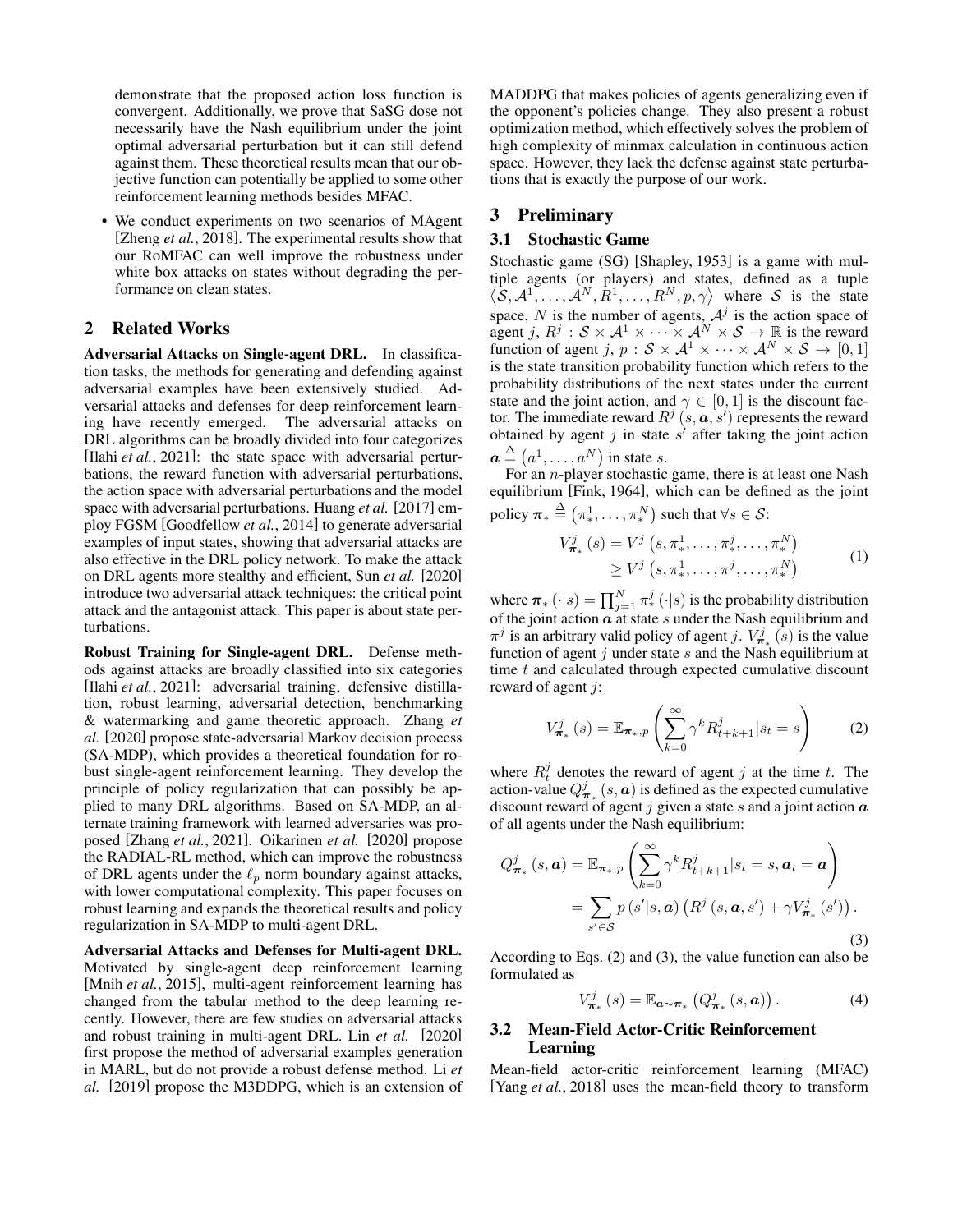the interaction of multiple agents into the interaction between two agents, which makes large-scale multi-agent reinforcement learning become possible. In MFAC,  $\tilde{Q}^j$  (s, a) is decomposed into

$$
Q^{j}(s, a) = \frac{1}{|\mathcal{N}(j)|} \sum_{k \in \mathcal{N}(j)} Q^{j}(s, a^{j}, a^{k})
$$

through local interactions, where  $\mathcal{N}(i)$  is the set of neighbors of agent  $j$ . They prove that

$$
Q^j\left(s,a\right) \approx Q^j\left(s,a^j,\bar{a}^j\right)
$$

where the mean action  $\bar{a}^j$  of all neighbors of agent j can be represented as an empirical distribution of the actions taken by these neighbors and obtained by calculating the average of  $a^k$ , while  $a^k$  is sampled from policy  $\pi^k$  which is calculated by a neural network via the previous average action  $\bar{a}^k$  of agent  $j$ 's neighbors:

$$
\bar{a}^j = \frac{1}{|\mathcal{N}(j)|} \sum_{k, a^k \sim \pi^k(\cdot | s, \bar{a}^k_-)} a^k
$$

.

Note that each  $a^k$  is a one-hot coding. Then the policy  $\pi^j$  is changed according to the current s and  $\bar{a}^j$ .

The mean field Q-function at time  $t$  can be updated according to the following recursive form:

$$
Q_{\phi^{j}}(s, a^{j}, \bar{a}^{j})_{t+1} = (1 - \alpha)Q_{\phi^{j}}(s, a^{j}, \bar{a}^{j})_{t} + \alpha (R^{j} + \gamma V^{j}(s')_{t})
$$
\n(5)

where  $\alpha$  is the learning rate and  $\phi^j$  is the parameters of the critic of agent  $j$ . The mean-filed value function at time  $t$  can be calculated as

<span id="page-2-1"></span>
$$
V^{j}(s')_{t} = \sum_{a^{j}} \pi_{\theta^{j}}(a^{j}|s', \bar{a}^{j})_{t} \mathbb{E}_{a^{-j} \sim \pi_{\theta^{-j}}}(Q_{\phi^{j}}(s', a^{j}, \bar{a}^{j})_{t})
$$
\n(6)

where  $\theta^j$  is the parameters of the actor of agent j,  $a^{-j}$  is the joint action of all agents expect agent j and  $\pi_{\theta^{-j}}$  is the joint policy of all agents expect agent j.

MFAC is an on-policy actor-critic method where the critic is trained by minimizing the loss function:

$$
\mathcal{L}_{crt}(\phi^j) = (y^j - Q_{\phi^j}(s, a^j, \bar{a}^j))^2
$$
 (7)

and the actor  $\pi_{\theta}$  is trained by sampling policy gradients:

$$
\nabla_{\theta^{j}} \mathcal{J}(\theta^{j}) \stackrel{\Delta}{=} \nabla_{\theta^{j}} V_{\pi_{\theta^{j}}}(s)
$$
  
\n
$$
\approx \nabla_{\theta^{j}} (\log \pi_{\theta^{j}}(s)) Q_{\phi^{j}_{-}}(s', a_{-}^{j}, \bar{a}_{-}^{j})|_{a_{-}^{j} = \pi_{\theta^{j}_{-}}(s)}
$$
\n(8)

where  $\phi^j$  and  $\theta^j$  are parameters of target networks of agent j. [\[Konda and Tsitsiklis, 2000\]](#page-6-21) provides a derivation of Eq. [\(8\)](#page-2-0). During the training process,  $\phi^j$  and  $\theta^j$  are alternately updated until convergence is achieved. Since the observed states are perturbed, this paper proposes a new objective function to train an actor so that it can defend against state perturbations.

# <span id="page-2-6"></span>4 Methodology

### 4.1 Robust Mean-Field Actor-Critic Method

In this section, we introduce a novel framework for improving the robustness of MFAC on state perturbations. Our framework mainly contains the following innovative components:

# Action Loss Function

In order to learn a robust policy, we propose a novel method to update the policy network. In the worst case, states of every agent are all attacked and thus we should optimize the expected cumulative discount reward corresponding to adversarial states. According to Eq. [\(6\)](#page-2-1), the learning objective of our RoMFAC is to maximize the expected cumulative discount reward in the worst-case, i.e.,

<span id="page-2-3"></span>
$$
\max_{\theta^j} V^j(s)
$$
\n
$$
= \max_{\theta^j} \min_{\hat{s}^j} \sum_{a^j} \pi_{\theta^j}(a^j | \hat{s}^j, \bar{a}^j) \mathbb{E}_{a^{-j} \sim \pi_{\theta^{-j}}}(Q_{\phi^j}(s, a^j, \bar{a}^j))
$$
\n(9)

where  $\hat{s}^j$  is the adversarial state of agent j calculated by Eq. [\(11\)](#page-2-2) and the goal is to minimize the expected cumulative discount reward of agent  $j$ . Since critics are only used to guide the update of actors on which behaviors of agents depend, here we only consider the robustness of actors. The minimized part of Eq. [\(9\)](#page-2-3) can be solved by maximizing the loss between actions taken on clean and adversarial states, and the loss is called *action loss* in this paper, i.e.,

<span id="page-2-7"></span>
$$
\mathcal{L}_{act}(\theta^j) = \max_{\hat{s}^j \in \mathcal{B}^j} \left\{ L\left(\theta^j, \hat{s}^j, z^j\right) \left| \hat{s}^j = s + \delta^j \right. \right\} \tag{10}
$$

where s is the clean state,  $\delta^j$  is the adversarial perturbation of agent j generated according to state s, and  $B<sup>j</sup>$  is the set of adversarial states of agent  $j$ . We can label the action with the highest probability  $z^{j} = \arg \max_{\theta} \pi_{\theta^{j}} (a^{j} | s, \bar{a}^{j}),$  because the  $\alpha_j$  actor of agent j outputs the probability distribution of actions.  $L$  is the cross-entropy loss function of actions taken on clean and adversarial states, i.e.,

$$
L(\theta^j, \hat{s}^j, z^j) = -\sum_{a^j} \left[ z^j = a^j \right] \log \left( \pi_{\theta^j} \left( a^j | \hat{s}^j, \bar{a}^j \right) \right)
$$

where  $[z^j = a^j]$  is the Iverson bracket whose value is 1 if the statement  $z^j = a^j$  is true, and 0 otherwise.

<span id="page-2-4"></span><span id="page-2-0"></span>To solve the maximization problem, we use the PGD method [\[Madry](#page-6-1) *et al.*, 2018] to generate the adversarial perturbation  $\delta^j$  for the policy network of agent j. The PGD uses multi-step gradient ascent:

<span id="page-2-2"></span>
$$
\hat{s}_{u+1}^j = \text{clip}\left(\hat{s}_u^j + \beta \text{sgn}\left(\nabla_{\hat{s}_u^j} L\left(\theta, \hat{s}_u^j, z^j\right)\right)\right)|_{\hat{s}_0^j = s} \quad (11)
$$

where  $\beta$  is the step-size and  $\hat{s}_u^j$  represents the adversarial state in the  $u$ -th step initialized by  $s$ . The outer-loop learning objective is to minimize the difference of actions taken on adversarial and clean states. The actor  $\pi_{\theta}$  is trained by minimizing

$$
-\nabla_{\theta^j} \mathcal{J}(\theta^j) + \mu \mathcal{L}_{act}(\theta^j)
$$
 (12)

<span id="page-2-5"></span>where  $\mu$  is a weight factor governing the trade-off between the two parts.

#### Repetitive Regularization of the Action Loss

For the weight factor  $\mu$  of the action loss, if it is too large, there may be vanishing and exploding gradient and thus the training is unstable. On the other hand, if it is too small, the action loss will not work. Regularizing the loss related to adversarial perturbations is often used in many robust single-agent reinforcement learning [\[Zhang](#page-6-14) *et al.*, 2020;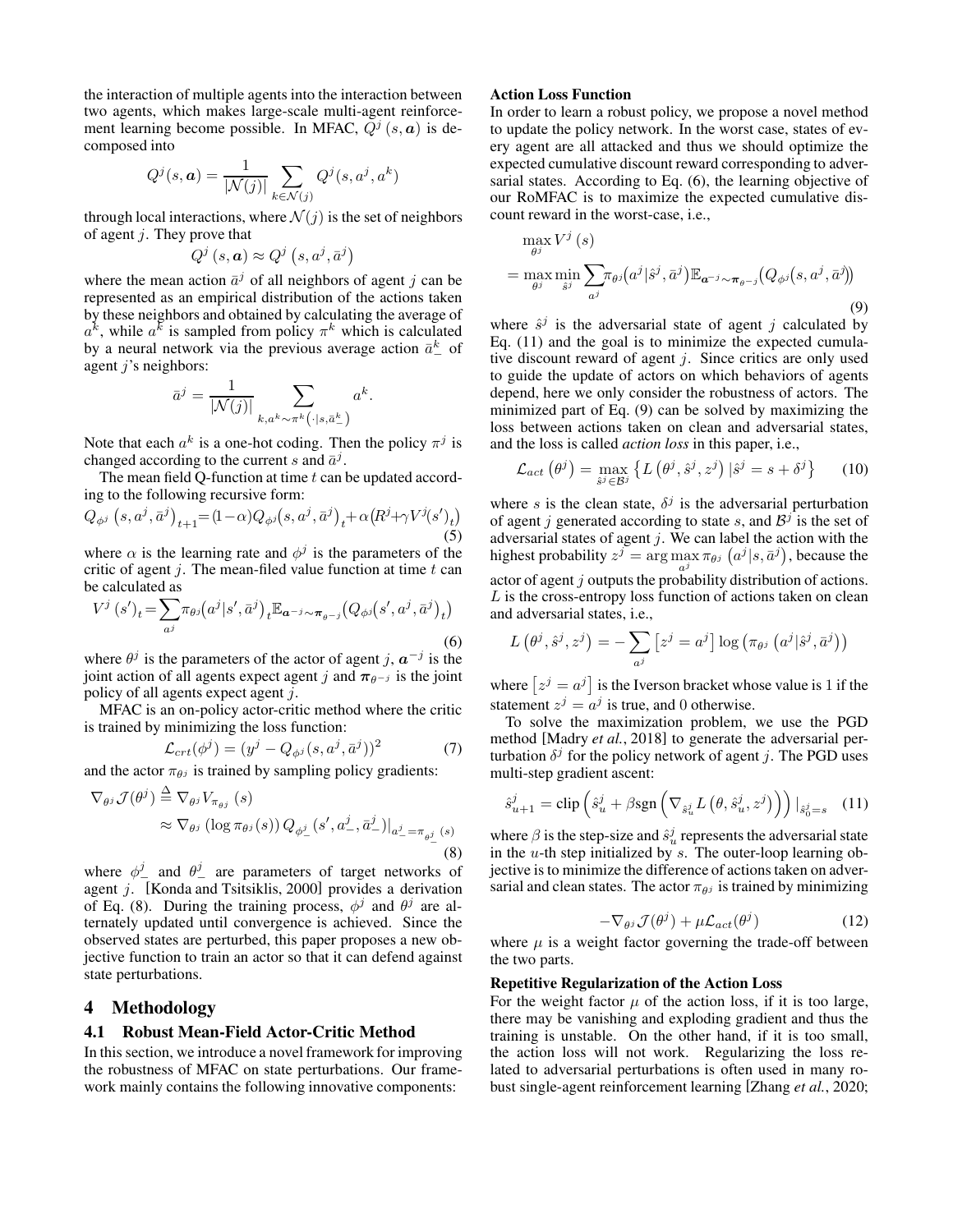# <span id="page-3-2"></span>Algorithm 1 RoMFAC

- 1: Initialize  $Q_{\phi^j}$ ,  $Q_{\phi^j}$ ,  $\pi_{\theta^j}$ ,  $\pi_{\theta^j}$  and  $\bar{a}^j$ ,  $\forall j \in \{1, ..., N\}$
- 2: for  $m = 1, 2, \ldots, M_{norm} + cM_{adv}$  do
- 3: For each agent j, sample action  $a^j = \pi_{\theta^j}(s)$  and compute the new mean action  $\bar{a} = [\bar{a}^1, \dots, \bar{a}^N];$
- 4: Take the joint action  $\boldsymbol{a} = [a^1, \dots, a^N]$  and observe the reward  $\mathbf{R} = [R^1, \dots, R^N]$  and the next state s';
- 5: Store  $\langle s, a, \vec{R}, s', \bar{a} \rangle$  in replay buffer  $\mathcal{D}$ ;
- 6: **for**  $j = 1$  to N **do**<br>7: **Sample** a n
- Sample a minibatch of  $K$  experiments  $\langle s_i, a_i, R_i, s'_{i}, a_i \rangle |_{i=1,...,K}$  from  $\mathcal{D}$ ;
- 8: Set  $y^j = R^j + \gamma V_{\phi^j_-}(s')$ ;
- 9: Update the critic based on Eq. [\(7\)](#page-2-4);
- 10: Generate adversarial perturbation  $\delta^j$  and get adversarial state  $\hat{s}_i^j = s_i + \delta^j$  based on Eq. [\(11\)](#page-2-2);
- 11: Compute the action loss  $\mathcal{L}_{act}^{i}(\theta^j, \hat{s}_i^j);$
- 12: Update the actor based on Eqs.  $(12)$  and  $(13)$ ;<br>13: **end for**<br>14: Update the parameters of the target networks fo
- 13: end for
- 14: Update the parameters of the target networks for each agent *j* with learning rates  $\tau_{\phi}$  and  $\tau_{\theta}$ :

$$
\phi_-^j \leftarrow \tau_\phi \phi^j + (1 - \tau_\phi) \phi_-^j
$$

$$
\theta_-^j \leftarrow \tau_\theta \theta^j + (1 - \tau_\theta) \theta_-^j
$$

15: end for

<span id="page-3-1"></span>

Figure 1: Repetitive change of  $\mu$ 

Zhang *et al.*[, 2021\]](#page-6-15), but they usually use the grid search method to produce a fixed value for the weight factor  $\mu$ , and the perturbation bound  $\epsilon$  gradually increases to a given value in the whole training process. Our experiments indicate that if the input data of a multi-agent environment is not highdimensional image data, training results obtained by this way are not ideal.

To solve this problem, we propose a repetitive regularization method for our action loss:

Step 1: We train a network until it is stable with  $\mu = 0$ ;

Step 2: We continually train it by  $c$  loops. In every loop,  $\mu$  increases linearly from 0 to a given upper bound  $\overline{\mu}$ .

During the whole training process, the perturbation bound  $\epsilon$  is a fixed value. In addition, c and  $\overline{\mu}$  are two hyperparameters. Figure [1](#page-3-1) shows the idea of our repetitive regularization method. In fact,  $\mu$  can be calculated by the following formula for the m-th round:

<span id="page-3-0"></span>
$$
\mu(m) = \frac{\min\{\max\{m - M_{norm}, 0\} \mod M_{adv}, \omega M_{adv}\}}{\omega M_{adv}}
$$
\n(13)

where  $M_{norm}$  is the number of training rounds in Step 1 and  $M_{adv}$  is the number of training rounds in every loop. This

<span id="page-3-3"></span>

Figure 2: The illustration of State-Adversarial Stochastic Game.

repetitive change can make agents explore more new positive behaviors while simultaneously increasing the robustness against adversarial states.

Our RoMFAC is presented in Algorithm [1.](#page-3-2) In the next section, we demonstrate that minimizing the learning objective of Eq. [\(9\)](#page-2-3) is convergent.

### 4.2 State-Adversarial Stochastic Game

In this section, we define a class of games: SaSG (stateadversarial stochastic game) to which the objective function in Section [4.1](#page-2-6) is applied. SaSG allows adversarial perturbations, and we prove that adversarial perturbations can be defended in theory.

Definition 1 (SaSG). *An SaSG can be defined as a tuple*  $\langle S, \mathcal{A}^1, \ldots, \mathcal{A}^N, \mathcal{B}^1, \ldots, \mathcal{B}^M, R^1, \ldots, R^N, p, \gamma \rangle$ .  $\mathcal{B}^j$  is the *set of adversarial states of agent* j*, and* M *is the number of attacked agents and*  $M \leq N$ .

We define the adversarial perturbation  $v^j(s)$  of agent j as a deterministic function, that is, it is only dependent on the current state s and does not change over time,  $v^j : \mathcal{S} \to \mathcal{B}^j$ . As shown in Figure [2,](#page-3-3)  $v^j(s)$  only perturbs the state of agent  $j$ , while the environment itself keeps unchanged. The value and action-value function of SaSG are similar to SG:

$$
\tilde{V}_{\boldsymbol{\pi}\circ\boldsymbol{v}}^j(s) = \mathbb{E}_{\boldsymbol{\pi}\circ\boldsymbol{v}}\left(\sum_{k=0}^{\infty} \gamma^k R_{t+k+1}^j | s_t = s\right),
$$

$$
\tilde{Q}_{\boldsymbol{\pi}\circ\boldsymbol{v}}^j(s,\boldsymbol{a}) = \mathbb{E}_{\boldsymbol{\pi}\circ\boldsymbol{v}}\left(\sum_{k=0}^{\infty} \gamma^k R_{t+k+1}^j | s_t = s, \boldsymbol{a}_t = \boldsymbol{a}\right)
$$

where  $\mathbf{v} \triangleq (v^1, \dots, v^M)$  denotes the joint adversarial perturbation and  $\pi \circ v$  denotes the joint policy under the joint adversarial perturbation:  $\pi \circ v \stackrel{\Delta}{=} \pi (\cdot | s, v(s)) =$  $\prod_{j=1}^M \pi^j\left(\cdot|v^j\left(s\right)\right) \prod_{j=M+1}^N \pi^j\left(\cdot|s\right).$ 

The proofs of the following conclusions of SaSG are put into Appendices A–D of our supplementary file.

<span id="page-3-4"></span>**Theorem 1** (Bellman equations of fixed  $\pi$  and v). *Given the joint policy*  $\pi : \mathcal{S} \to \overline{PD} \left( \mathcal{A}^1 \times \cdots \times \mathcal{A}^N \right)$  and  $v : \mathcal{S} \to \mathcal{S}$  $\mathcal{B}^1 \times \cdots \times \mathcal{B}^M$ , we have

$$
\tilde{V}_{\pi\circ v}^{j}(s) = \sum_{\mathbf{a}\in\mathcal{A}^{1}\times\cdots\times\mathcal{A}^{N}} \pi(\mathbf{a}|s,\mathbf{v}(s)) \sum_{s'\in\mathcal{S}} (p(s'|s,\mathbf{a}))
$$

$$
\left(R^{j}(s,\mathbf{a},s') + \gamma \tilde{V}_{\pi\circ v}^{j}(s')\right),
$$

$$
\tilde{Q}_{\pi\circ v}^{j}(s) = \sum_{s'\in\mathcal{S}} p(s'|s,\mathbf{a}) \left(R^{j}(s,\mathbf{a},s') + \gamma \tilde{V}_{\pi\circ v}^{j}(s')\right).
$$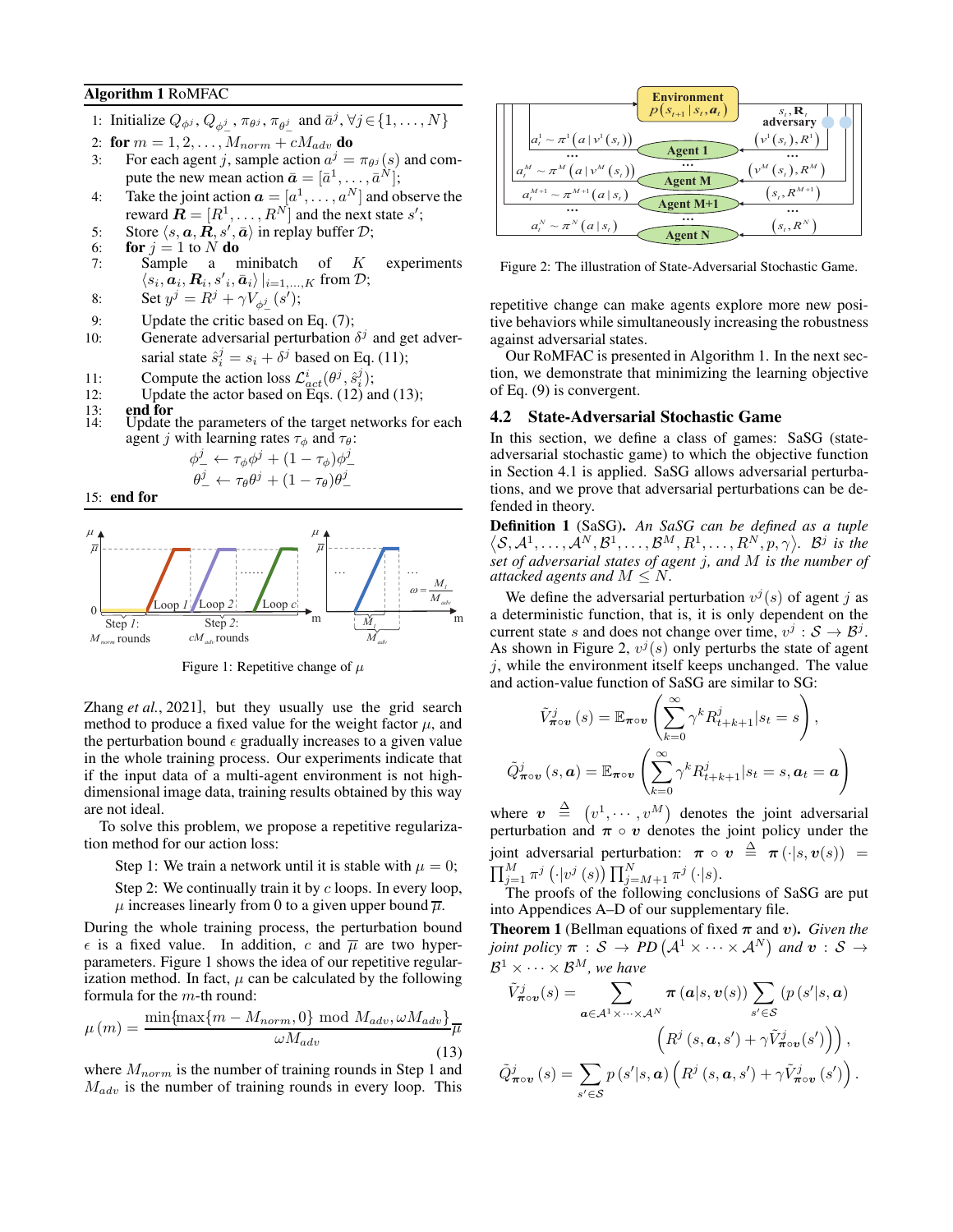The goal of the joint optimal adversarial perturbation is to minimize expected cumulative discount reward of every attacked agent, and hence the value function and action-value function can be written as

$$
\tilde{V}_{\boldsymbol{\pi}\circ\boldsymbol{v}_{*}}^{j}(s) = \min \tilde{V}_{\boldsymbol{\pi}\circ(v^{j},\boldsymbol{v}_{*}^{-j})}^{j}(s),
$$
  

$$
\tilde{Q}_{\boldsymbol{\pi}\circ\boldsymbol{v}_{*}}^{j}(s,\boldsymbol{a}) = \min \tilde{Q}_{\boldsymbol{\pi}\circ(v^{j},\boldsymbol{v}_{*}^{-j})}^{j}(s,\boldsymbol{a})
$$

where  $v_* \triangleq (v_*^1, \dots, v_*^M)$  is the joint optimal adversarial perturbation,  $v^j$  is an arbitrary valid adversarial perturbation and  $v_*^{-j} \triangleq \left( v_*^1, \cdots, v_*^{j-1}, v_*^{j+1}, \cdots, v_*^M \right)$ . Obviously, the minimized part of Eq. [\(9\)](#page-2-3) is a special case of Theorem [1.](#page-3-4)

<span id="page-4-0"></span>**Theorem 2** (Bellman contraction of agent  $i$  for the joint optimal adversarial perturbation). *Define Bellman operator*  $\mathscr{L}^j : \mathbb{R} \to \mathbb{R}$ ,

$$
\left(\mathscr{L}^{j}\tilde{V}^{j}\right)(s) = \min_{v^{j}(s)\in\mathcal{B}^{j}} \sum_{\mathbf{a}\in\mathcal{A}^{1}\times\cdots\times\mathcal{A}^{N}} \left(\pi\left(\mathbf{a}|s,v^{j}(s),\mathbf{v}_{*}^{-j}(s)\right)\right)
$$

$$
\sum_{s'\in S} p\left(s'|s,\mathbf{a}\right)\left(R^{j}\left(s,\mathbf{a},s'\right)+\gamma\tilde{V}^{j}\left(s'\right)\right)\right).
$$

*Then, the Bellman equation for the joint optimal adversarial*  $p$ erturbation  $v_*$  is  $\tilde{V}^j_{\boldsymbol{\pi}\circ v_*} = \mathscr{L}^j \tilde{V}^j_{\boldsymbol{\pi}\circ v_*}$ . Furthermore,  $\mathscr{L}^j$  is a contraction that converges to  $\tilde{V}_{\boldsymbol{\pi}\circ\boldsymbol{v}_*}^j$ .

Theorem [2](#page-4-0) indicates that  $\mathscr{L}^j$  converges to a unique fixed point, that is, the joint optimal adversarial perturbation  $v_*(s)$ is unique. Consequently, the proposed action loss (i.e., Eq. [\(10\)](#page-2-7)) is convergent since there is a unique solution to  $\hat{s}^j$ that leads to the worst case of Eq. [\(9\)](#page-2-3).

<span id="page-4-2"></span>Theorem 3. *Under the joint optimal adversarial perturbation* v∗*, the Nash equilibrium of SaSG may not always exist.* Theorem 4. *Given the joint policy* π*, under the joint optimal adversarial perturbation* v∗*, we have*

<span id="page-4-1"></span>
$$
\max_{s \in \mathcal{S}} \left\{ \tilde{V}_{\boldsymbol{\pi} \circ \boldsymbol{v}_*^{-j}(s)}^{j} \left( s \right) - \tilde{V}_{\boldsymbol{\pi} \circ \boldsymbol{v}_*}^{j}(s) \right\} \leq \zeta \max_{s \in \mathcal{S}} \max_{s^{j} \in \mathcal{B}^{j}} D_{TV} \left( \boldsymbol{\pi} \left( \cdot | s, \hat{\boldsymbol{s}}^{-j} \right), \boldsymbol{\pi} \left( \cdot | s, \hat{s}^{j}, \hat{\boldsymbol{s}}^{-j} \right) \right)
$$
(14)

where  $D_{TV}$  is the total variation,  $\hat{s}^{-j}$  is a group of adversarial *states of all attacked agents expect the agent j, i.e.,*  $\hat{s}^{-j}$  =  $v_*^{-j}(s)$ ,  $\hat{s}^j$  is an arbitrary valid adversarial state of agent  $j$ *, and*  $\zeta \triangleq 2\left(1+\frac{\gamma}{(1-\gamma)^2}\right)\max_{s,\bm{a},s'}\left|R^j\left(s,\bm{a},s'\right)\right|$  is a constant independent of  $\pi^j$ .

Theorem [4](#page-4-1) indicates that when there are adversarial states, the intervention of the value function is small as long as the difference between action distributions is small. Therefore, we can train robust policies, even if there is possibly no Nash equilibrium under the joint optimal adversarial perturbation as shown in Theorem [3.](#page-4-2) These conclusions also mean that our robust method can be applied to some other multi-agent reinforcement learning.

# 5 Experiments

We demonstrate the superiority of RoMFAC in improving model robustness against adversarial perturbations.

<span id="page-4-3"></span>

Figure 3: Illustration of representative behaviors of MFAC agents in battle and pursuit scenarios. The left sides of (a) and (b) are behaviors of MFAC agents under clean states, and the right sides are behaviors under adversarial states.

### 5.1 Environments

We use two scenarios of MAgent [\[Zheng](#page-6-11) *et al.*, 2018] which can support hundreds of agents for our experiments.

Battle. This is a cooperative and competitive scenario in which two groups of agents, A and B, interact. Each group of agents works together as a team to eliminate all opponent agents. There are 128 agents in total and 64 ones in each group. We use the default reward settings: 0.005 per step, 0.2, 5 for attacking or killing an opponent agent,  $-0.1$  for attacking an empty grid, and −0.1 for being attacked or killed.

Pursuit. This is a scenario of local cooperation. There are 32 predators and 64 prey. Similarly, we use the default reward setting: the predator receives  $+1$  for attacking the prey, while the prey receives −0.1 for being attacked.

### 5.2 Evaluation with Adversarial States

Baselines and Ablations. In experiments, we compare RoMFAC with MFAC and SA-MFAC, where MFAC does not apply any robust strategies and SA-MFAC, like most robust training, uses a fixed weight factor  $\mu$  and increased perturbation bound  $\epsilon$  in the original training technique. In addition, we apply our repetitive regularization technique to SA-MFAC, denoted as SA-MFAC<sup>3</sup>, that is,  $\mu$  remains constant, but  $\epsilon$  changes repetitively. We also consider one variant of RoMFAC for ablation studies, namely the  $\mu$  of RoMFAC just uses linear increase one time in the training process in order to show the effectiveness of our repetitive regularization, denoted as  $RoMFAC<sup>1</sup>$ .

Training. In the battle scenario, we train five models in self-play. In the pursuit scenario, both predators and prey use the same algorithm during training process. In the two scenarios five models have almost the same hyper-parameters settings except the number of loops c. For MFAC,  $\mu$  is always 0 during the whole training process. For SA-MFAC and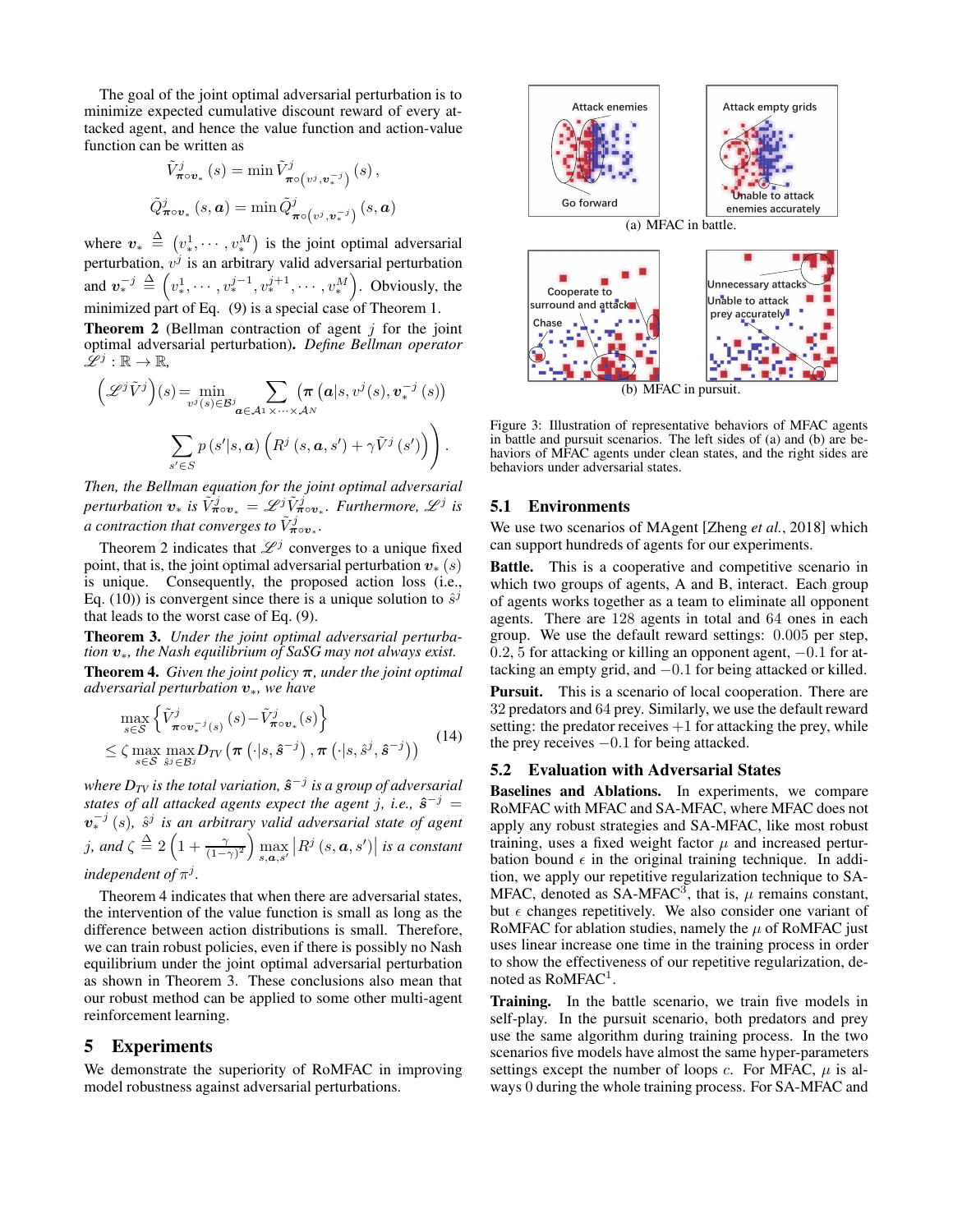<span id="page-5-0"></span>

| Nos. of<br>attacked<br>agents | Methods              | Wining<br>rate | Average<br>kĭll  | Battle<br>Average<br>total reward | Pursuit<br>Average<br>total reward |
|-------------------------------|----------------------|----------------|------------------|-----------------------------------|------------------------------------|
| $\mathbf{0}$                  | <b>MFAC</b>          | 0.66           | $61.80 + 3.36$   | $294.21 + 19.13$                  | $3674.04 + 498.83$                 |
|                               | <b>SA-MFAC</b>       | 0.52           | $59.28 \pm 5.96$ | 294.53±28.88                      | 3036.41±427.37                     |
|                               | SA-MFAC <sup>3</sup> | 0.30           | $57.20 + 5.28$   | 282.71±26.99                      | 3619.32+442.18                     |
|                               | RoMFAC <sup>1</sup>  | 0.52           | $59.76 + 5.20$   | $297.65 + 27.13$                  | $3282.41 + 472.68$                 |
|                               | RoMFAC               | 1.00           | $63.98 \pm 0.14$ | 320.29±8.56                       | 3844.66±462.89                     |
| 8                             | <b>MFAC</b>          | 0.48           | $59.24 + 5.64$   | $279.73 + 29.46$                  | $3012.28 + 377.84$                 |
|                               | <b>SA-MFAC</b>       | 0.42           | $58.60 \pm 5.47$ | 287.78±29.59                      | 3031.31±454.87                     |
|                               | SA-MFAC <sup>3</sup> | 0.44           | $57.52 + 5.42$   | $279.30 + 25.53$                  | 3440.18±450.34                     |
|                               | RoMFAC <sup>1</sup>  | 0.52           | $60.34 + 4.38$   | $298.44 + 22.80$                  | $3453.61 + 446.54$                 |
|                               | RoMFAC               | 0.92           | $63.40 + 1.99$   | $316.93 \pm 14.78$                | 3815.51±408.88                     |
| 16                            | <b>MFAC</b>          | 0.24           | $53.74 + 7.96$   | $250.48 + 43.43$                  | $2356.47 + 369.75$                 |
|                               | <b>SA-MFAC</b>       | 0.36           | $57.20 \pm 5.78$ | 276.58±29.36                      | 2930.68±369.41                     |
|                               | SA-MFAC <sup>3</sup> | 0.32           | $56.90 + 5.49$   | $282.87 + 28.02$                  | $3600.57 + 416.66$                 |
|                               | RoMFAC <sup>1</sup>  | 0.54           | $60.58 \pm 4.67$ | 299.88±24.71                      | 3232.90±371.80                     |
|                               | RoMFAC               | 0.86           | $62.94 \pm 2.77$ | 312.51±17.98                      | 3724.85±394.78                     |
| 32                            | MFAC                 | 0.00           | $42.28 \pm 7.96$ | 185.45±42.56                      | 1088.57±373.91                     |
|                               | <b>SA-MFAC</b>       | 0.34           | $58.26 \pm 4.17$ | 281.67±26.94                      | $3015.21 \pm 450.06$               |
|                               | $SA-MFAC3$           | 0.38           | 57.92±4.62       | 283.68±25.12                      | 3555.26±381.79                     |
|                               | RoMFAC <sup>1</sup>  | 0.46           | $59.24 + 5.49$   | $293.16 + 29.98$                  | 3171.95+448.23                     |
|                               | RoMFAC               | 0.88           | $63.40 \pm 1.69$ | 315.15±16.26                      | 3714.23±485.07                     |
| 48                            | <b>MFAC</b>          | 0.00           | $35.64 \pm 6.85$ | $152.25 \pm 34.83$                | $979.07 \pm 321.50$                |
|                               | <b>SA-MFAC</b>       | 0.30           | $56.32 \pm 5.13$ | 273.99±27.81                      | 2866.90±437.40                     |
|                               | $SA-MFAC3$           | 0.28           | $57.10 + 5.07$   | $280.95 + 24.83$                  | 3598.86+460.70                     |
|                               | RoMFAC <sup>1</sup>  | 0.32           | $57.28 + 5.59$   | $278.95 + 32.30$                  | $3165.30 + 421.10$                 |
|                               | RoMFAC               | 0.88           | $63.04 + 2.88$   | 308.64±20.75                      | $3676.54 + 464.25$                 |
| 64                            | <b>MFAC</b>          | 0.00           | $26.42 + 3.99$   | $102.08 + 19.29$                  | $1000.10 + 388.11$                 |
|                               | <b>SA-MFAC</b>       | 0.24           | $55.58 \pm 5.00$ | 265.56±22.69                      | 2856.36±486.67                     |
|                               | SA-MFAC <sup>3</sup> | 0.24           | $56.20 + 5.13$   | $275.29 + 25.09$                  | $3551.70 + 398.98$                 |
|                               | RoMFAC <sup>1</sup>  | 0.26           | $56.40 \pm 5.72$ | $275.40 + 31.16$                  | 3175.48+459.65                     |
|                               | RoMFAC               | 0.90           | $63.20 \pm 2.38$ | $308.48 + 18.51$                  | $3655.81 \pm 507.83$               |

Table 1: Performance comparisons among the proposed method and baselines. Bold scores represent the best performance.

RoMFAC<sup>1</sup>, we execute one loop for  $\epsilon$  and  $\mu$  (i.e.,  $c = 1$ ), respectively. For SA-MFAC<sup>3</sup> and RoMFAC, we execute three loops for  $\epsilon$  and  $\mu$  (i.e.,  $c = 3$ ), respectively. Settings of other hyper-parameters are put into Appendix E of our supplementary file.

Testing. For the convenience of comparison, we use advantageous actor critic as the opponent agents' and prey's policies, and do not perturb their states. To evaluate the algorithm's robustness, we utilize a 10-step PGD with  $\ell_{\infty}$  norm perturbation budget  $\epsilon = 0.075$  to create adversarial perturbations and execute 50 rounds of testing with maximum time steps of 400.

### Results and Discussions

As demonstrated in Figure [3,](#page-4-3) MFAC agents cannot collaborate normally when states are perturbed. In the battle scenario, the previously learned policies of collaboration that a group of agents collaboratively go forward and attack another group are destroyed. They begin attacking empty grids but are unable to accurately attack opponent agents. In the pursuit scenario, the initially learned coordinated siege policy is destroyed, their movements are scattered, and they are unable to accurately attack prey.

The experimental results are shown in Table [1.](#page-5-0) Figure [4](#page-5-1) presents the average total rewards of agents. It is seen that when the robust training is not carried out, the cooperative policies will be destroyed more seriously with more attacked agents. After a robust training, the performance of the model will slightly decrease as the number of attacked agents grows. In the battle scenario, a robust training will increase the performance not only on adversarial states but also on clean states. Our RoMFAC is the most effective. The winning rate and the number of opponent agents killed can also be used for performance evaluation. In the pursuit scenario, under clean states, the performance of SA-MFAC, SA-MFAC<sup>3</sup> and

<span id="page-5-1"></span>

Figure 4: Average total reward.

 $RoMFAC<sup>1</sup>$  approaches will decrease, whereas our  $RoMFAC$ method will improve the performance not only on adversarial states but also on clean states. In a word, the model trained by our RoMFAC has the better performance even in the environments without perturbations (i.e., the number of attacked agents is 0).

Comparing  $RoMFAC<sup>1</sup>$  and  $RoMFAC$ , we can see the significance of our repetitive regularization. The average total rewards obtained by SA-MFAC<sup>3</sup> are slightly better than SA-MFAC in the battle scenario, but they are obviously good in the pursuit scenario. Therefore, applying our repetitive regularization to SA-MFAC can also lead to a good result.

# 6 Conclusion and Future Work

In this paper, we propose a robust training framework for the state-of-the-art reinforcement learning method MFAC. In our framework, the action loss function and the repetitive regularization of it play an important role in improving the robustness of the trained model. Moreover, we present SaSG to establish a theoretical foundation in multi-agent reinforcement learning with adversarial attacks and defenses, which shows that our proposed action loss function is convergent. Our work is inspired by SA-MDP [\[Zhang](#page-6-14) *et al.*, 2020] that is a robust single-agent reinforcement learning with adversarial perturbations and a special case of SaSG. In the future work, we intend to extend our method to other MARL approaches.